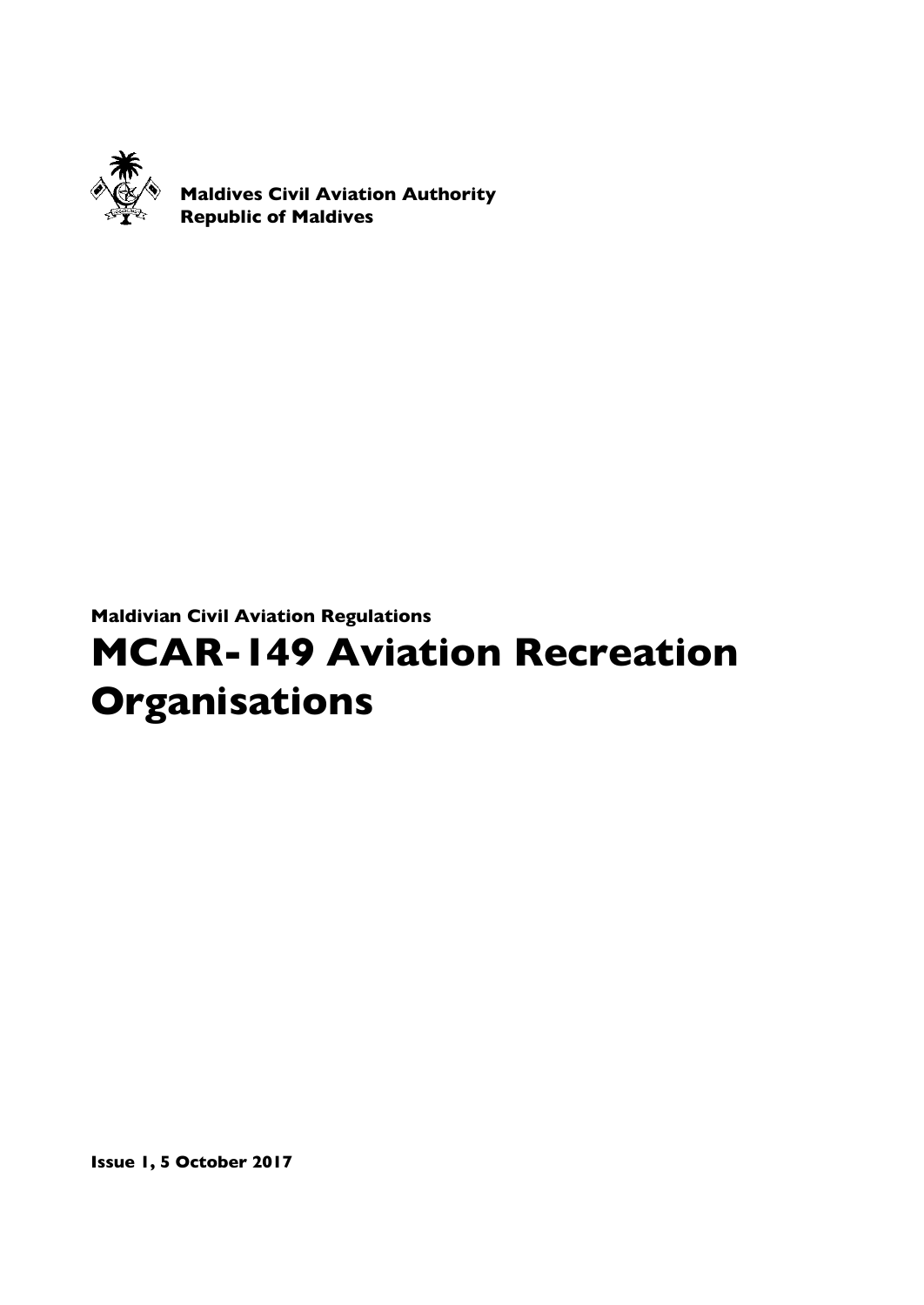# Foreword

Maldives Civil Aviation Authority, in exercise of the powers conferred on it under Articles 5 and <sup>6</sup> of the Maldives Civil Aviation Act 2/2012 has adopted this Regulation.

This Regulation shall be cited as MCAR- 149 Aviation Recreation Organisations and shall come in to force on 5 October 2017.

Definitions of the terms and abbreviations used in this regulation, unless the context requires otherwise, are in MCAR-l Definitions and Abbreviations.

ESCAVILAVIATION

For the Civil Aviation Authority Hussain Jaleel Chief Executive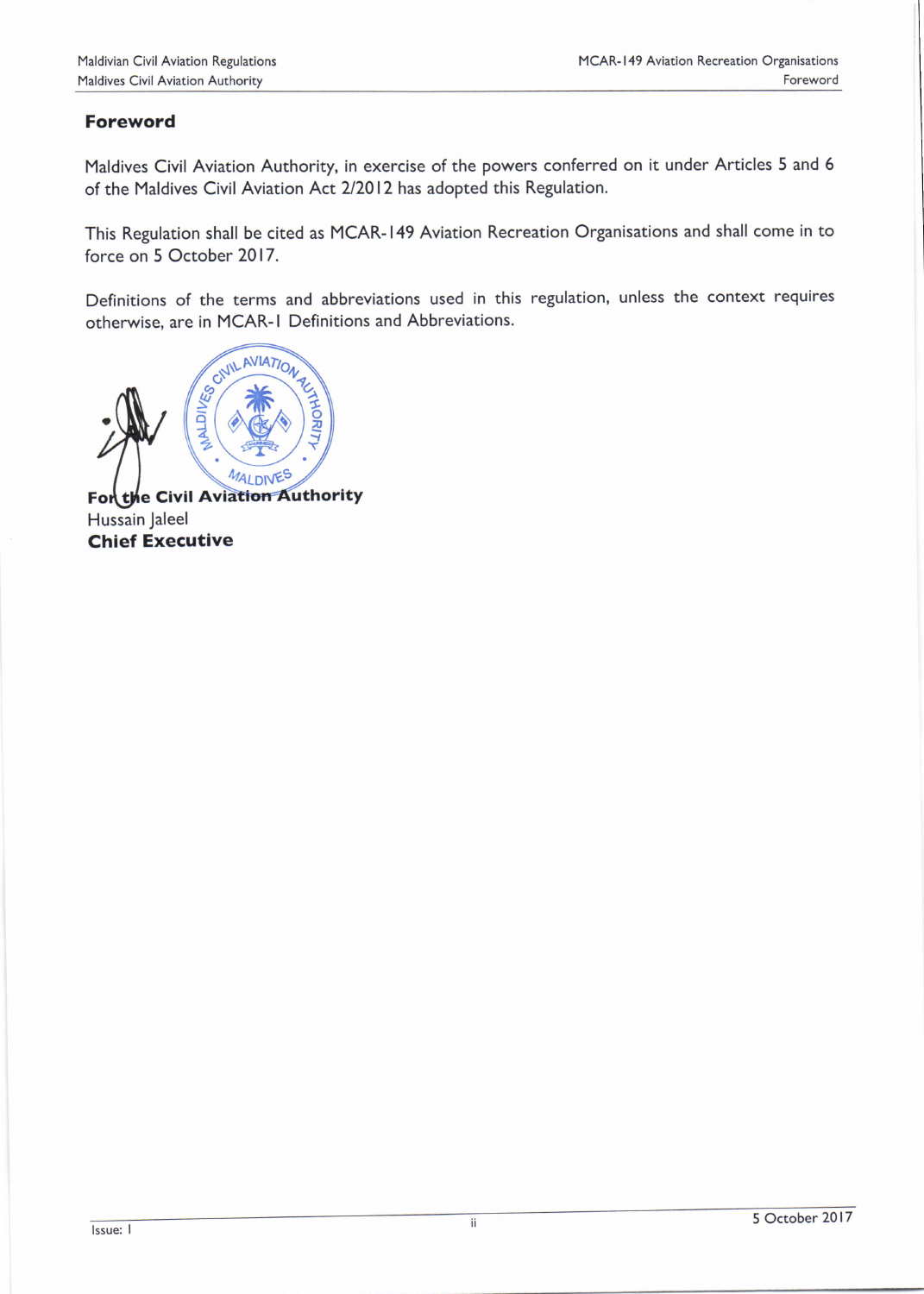# <span id="page-2-0"></span>List of Amendments

| Rev#                | <b>Date</b>     | Remarks       |
|---------------------|-----------------|---------------|
| Issue I Amendment 0 | $5 - 10 - 2017$ | Initial issue |
|                     |                 |               |
|                     |                 |               |
|                     |                 |               |
|                     |                 |               |
|                     |                 |               |
|                     |                 |               |
|                     |                 |               |
|                     |                 |               |
|                     |                 |               |
|                     |                 |               |
|                     |                 |               |
|                     |                 |               |
|                     |                 |               |
|                     |                 |               |
|                     |                 |               |
|                     |                 |               |
|                     |                 |               |
|                     |                 |               |
|                     |                 |               |
|                     |                 |               |
|                     |                 |               |
|                     |                 |               |
|                     |                 |               |
|                     |                 |               |
|                     |                 |               |
|                     |                 |               |
|                     |                 |               |
|                     |                 |               |
|                     |                 |               |
|                     |                 | Ξ,            |
|                     |                 |               |
|                     |                 |               |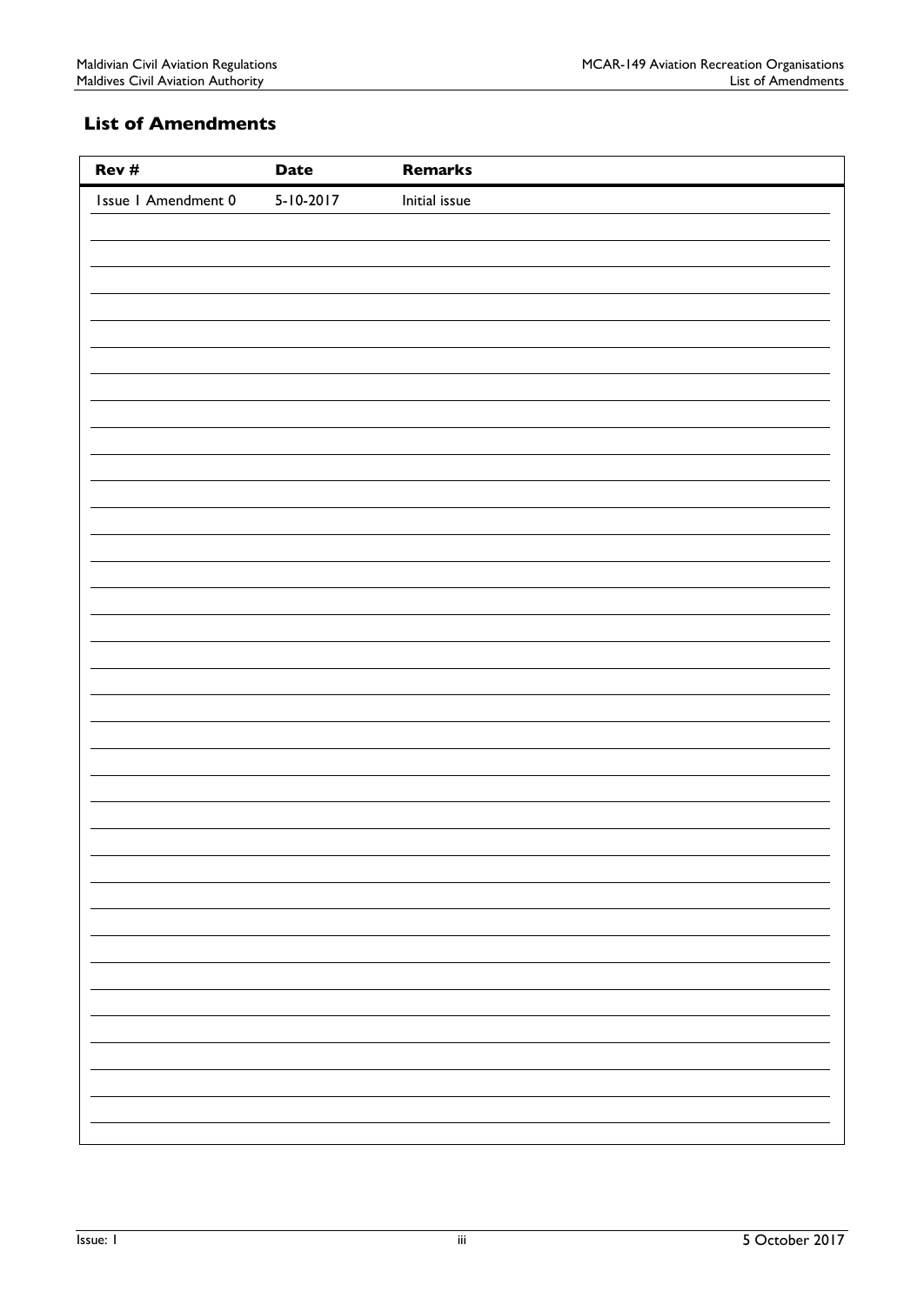# <span id="page-3-0"></span>List of Effective Pages

| <b>Section</b>                               | Page         | <b>Amendment</b>       | <b>Date</b>     |
|----------------------------------------------|--------------|------------------------|-----------------|
| Foreword                                     | ii.          | Issue: I, Amendment: 0 | $5 - 10 - 2017$ |
| List of Amendments                           | iii          | Issue: I, Amendment: 0 | $5 - 10 - 2017$ |
| List of Effective Pages                      | iv           | Issue: I, Amendment: 0 | $5 - 10 - 2017$ |
| <b>Table of Contents</b>                     | $\mathsf{v}$ | Issue: I, Amendment: 0 | $5 - 10 - 2017$ |
| Subpart A - General                          | $1 - 2$      | Issue: I, Amendment: 0 | $5 - 10 - 2017$ |
| Subpart $B -$ Certification<br>Requirements  | $3 - 6$      | Issue: I, Amendment: 0 | $5 - 10 - 2017$ |
| Subpart $C -$ Operating Requirements $7 - 8$ |              | Issue: I, Amendment: 0 | $5 - 10 - 2017$ |
|                                              |              |                        |                 |
|                                              |              |                        |                 |
|                                              |              |                        |                 |
|                                              |              |                        |                 |
|                                              |              |                        |                 |
|                                              |              |                        |                 |
|                                              |              |                        |                 |
|                                              |              |                        |                 |
|                                              |              |                        |                 |
|                                              |              |                        |                 |
|                                              |              |                        |                 |
|                                              |              |                        |                 |
|                                              |              |                        |                 |
|                                              |              |                        |                 |
|                                              |              |                        |                 |
|                                              |              |                        |                 |
|                                              |              |                        |                 |
|                                              |              |                        |                 |
|                                              |              |                        |                 |
|                                              |              |                        |                 |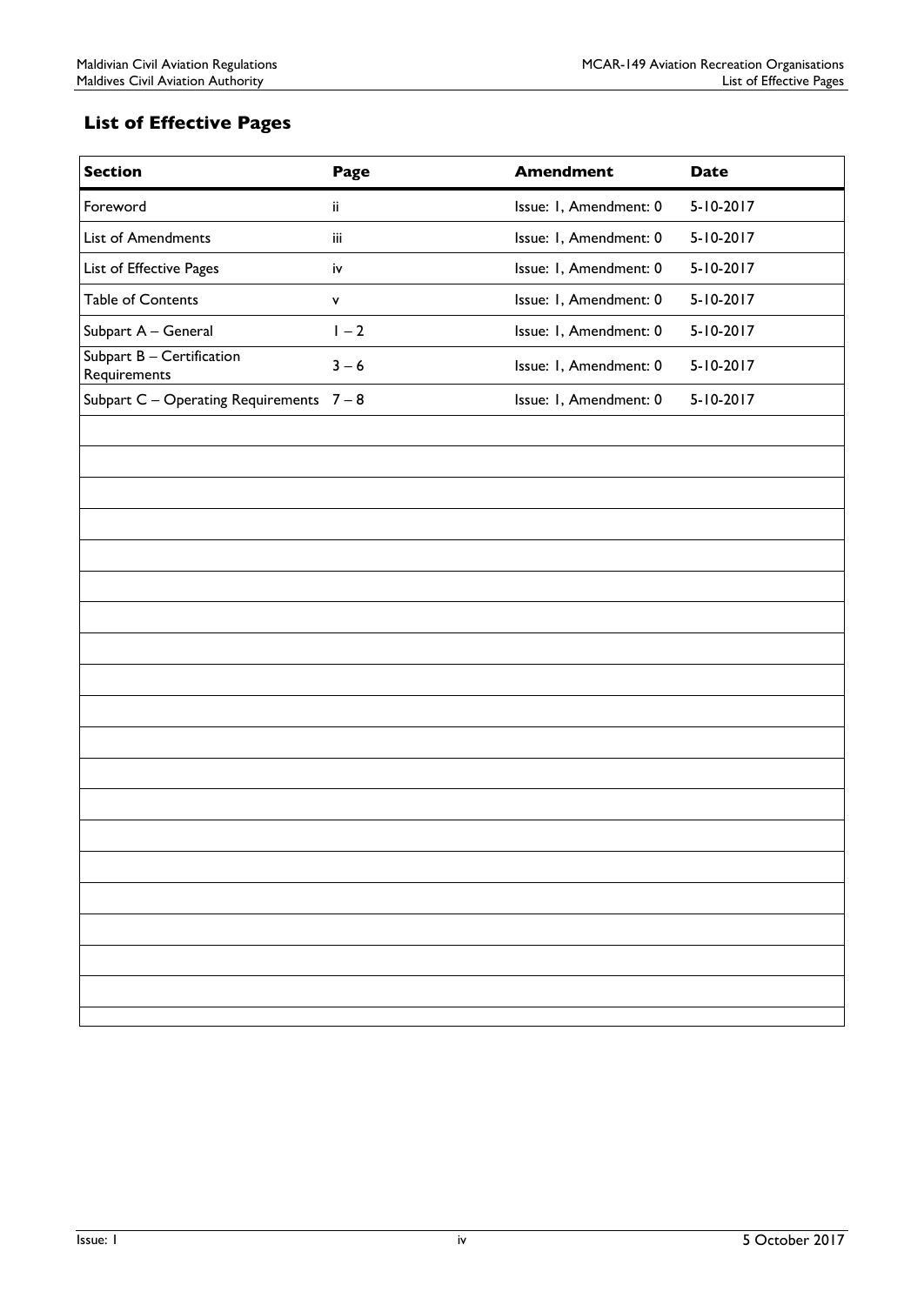# <span id="page-4-0"></span>**Table of Contents**

| 149.1   |  |
|---------|--|
| 149.2   |  |
| 149.3   |  |
| 149.5   |  |
| 149.7   |  |
| 149.9   |  |
| 149.11  |  |
| 149.13  |  |
|         |  |
| 149.51  |  |
| 149.53  |  |
| 149.55  |  |
| 149.57  |  |
| 149.59  |  |
| 149.61  |  |
| 149.63  |  |
| 149.65  |  |
|         |  |
| 149.101 |  |
| 149.103 |  |
| 149.105 |  |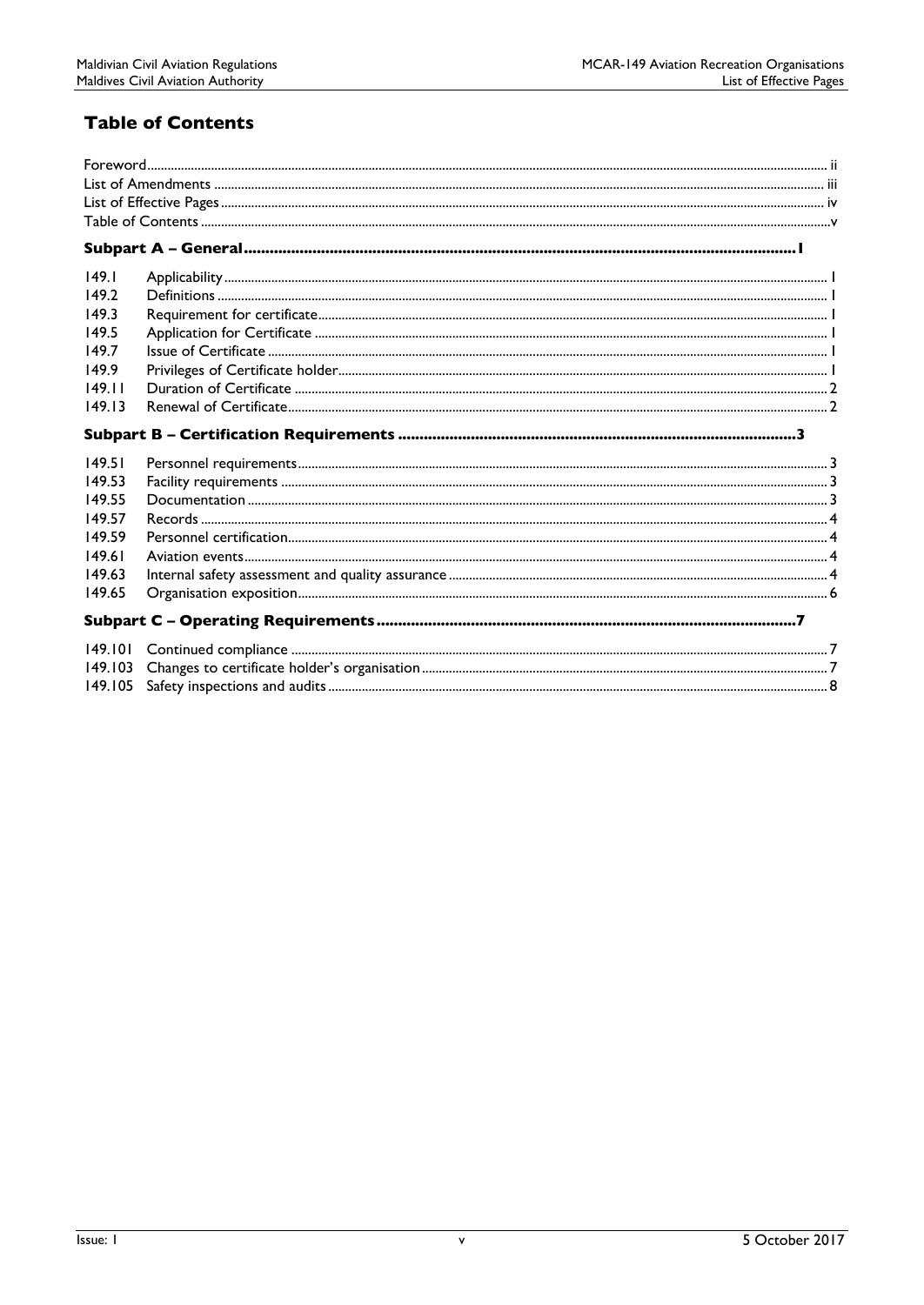# <span id="page-5-0"></span>Subpart A – General

# <span id="page-5-1"></span>149.1 Applicability

This Regulation prescribes rules governing the certification and operation of aviation recreation organisations.

#### <span id="page-5-2"></span>149.2 Definitions

"Accountable Manager" means a person appointed by the organisation who has the authority for ensuring that all activities can be financed and carried out in accordance with the applicable requirements.

#### <span id="page-5-3"></span>149.3 Requirement for certificate

No aviation recreation organisation shall administer the issue of an aviation document that is required by the Maldivian Civil Aviation Regulations for the certification or rating of personnel, except in accordance with the provisions of an Aviation Recreation Organisation Certificate issued under this regulation.

## <span id="page-5-4"></span>149.5 Application for Certificate

Each applicant for the grant of an Aviation Recreation Organisation Certificate shall complete CAA Form 149-1 and submit it to the Civil Aviation Authority ("CAA") with:

- (1) the exposition required by 149.65; and
- (2) appropriate application fee prescribed by applicable CAA regulations.

# <span id="page-5-5"></span>149.7 Issue of Certificate

An applicant is entitled to an Aviation Recreation Organisation Certificate if the CAA is satisfied that:

- (1) any nominated person or persons required by  $149.51(a)(1)$ , (2) and (3), are fit and proper persons;
- (2) the applicant meets the requirements of Subpart B; and
- (3) the granting of the Certificate is not contrary to the interests of aviation safety.

#### <span id="page-5-6"></span>149.9 Privileges of Certificate holder

The holder of an Aviation Recreation Organisation Certificate may:

- (1) administer the issue of the personnel certificates and ratings that are specified on that certificate and for which a nominated person or persons hold a delegation; and
- (2) organise aviation events, in accordance with MCAR-2, where that privilege is specified on the certificate; and
- (3) exercise any other privileges required by MCAR to be exercised by a MCAR-149 organisation, where that privilege is specified on the certificate.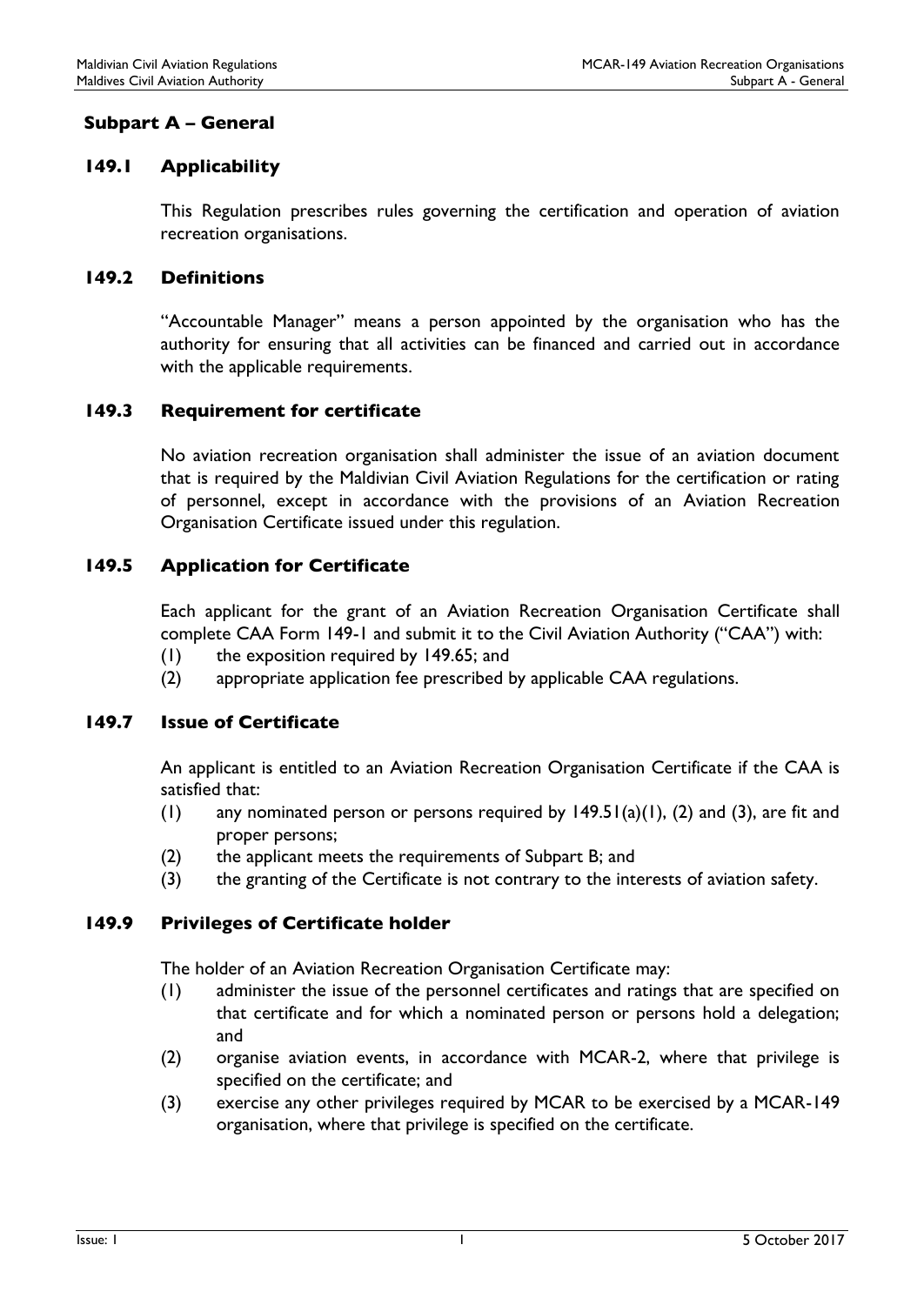#### <span id="page-6-0"></span>149.11 Duration of Certificate

- (a) An Aviation Recreation Organisation Certificate may be granted or renewed for a period of up to 2 years.
- (b) An Aviation Recreation Organisation Certificate remains in force until it expires or is suspended or revoked.
- (c) The holder of an Aviation Recreation Organisation Certificate that is revoked shall forthwith surrender the Certificate to the CAA.
- (d) The holder of an Aviation Recreation Organisation Certificate that is suspended shall forthwith produce the Certificate to the CAA for appropriate endorsement.

#### <span id="page-6-1"></span>149.13 Renewal of Certificate

- (a) An application for the renewal of an Aviation Recreation Organisation Certificate shall be made on form CAA Form /49-1.
- (b) The application shall be submitted to the CAA before the application renewal date specified on the Certificate or, if no such date is specified, not less than 30 days before the Certificate expires.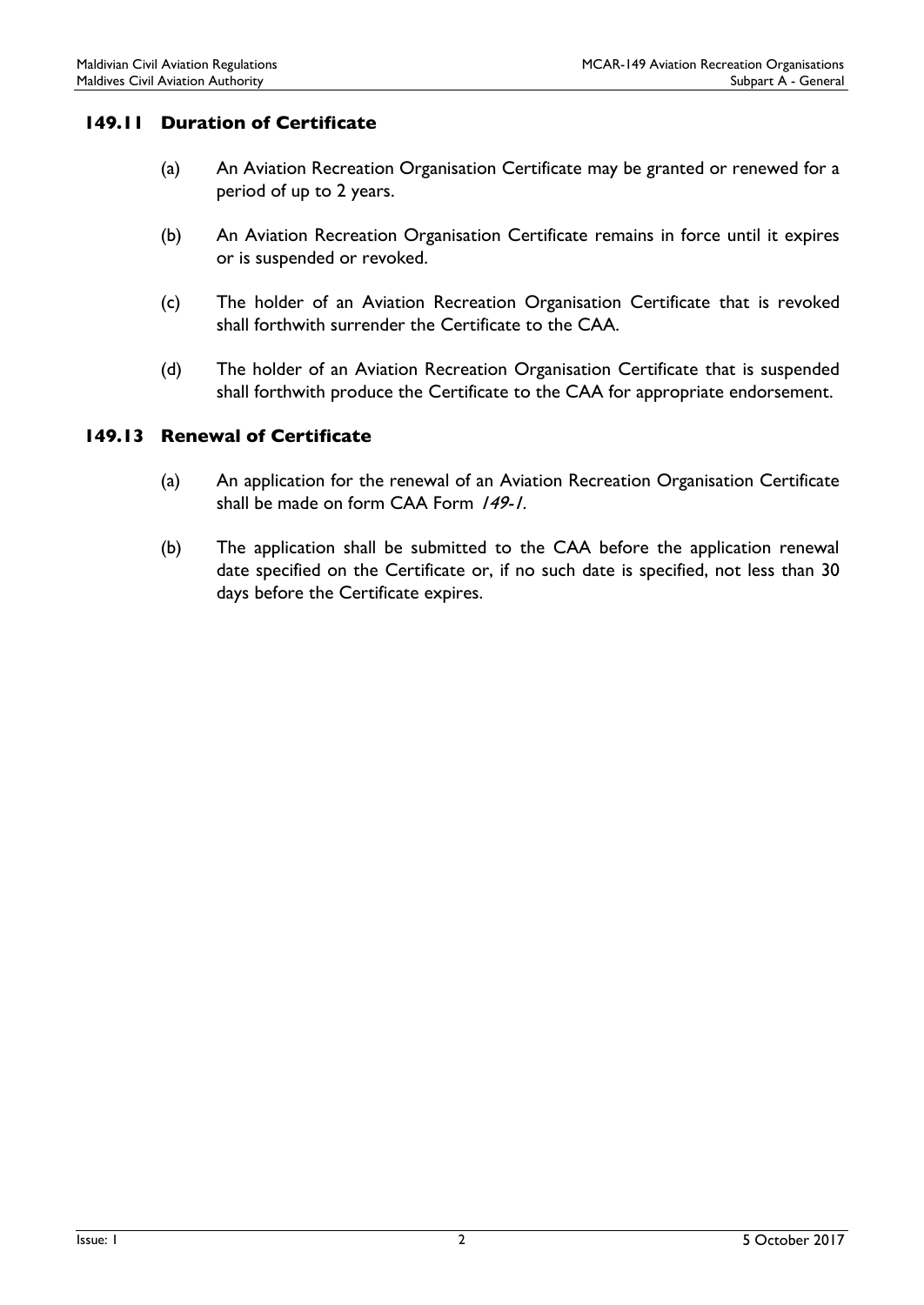# <span id="page-7-0"></span>Subpart B – Certification Requirements

#### <span id="page-7-1"></span>149.51 Personnel requirements

- (a) Each applicant for the grant of an Aviation Recreation Organisation Certificate shall engage, employ, or contract:
	- (1) a nominated person identified as the Accountable Manager who has the authority within the applicant's organisation to ensure that all activities undertaken by the organisation can be carried out in accordance with the requirements prescribed by this Regulation:
	- (2) a nominated person or persons who will hold any delegation from the Accountable Manager for the issue of personnel certificates and ratings:
	- (3) a nominated person or group of nominated persons who are responsible for ensuring that the applicant's organisation complies with the requirements of this Regulation. Such nominated person or persons shall be ultimately responsible to the Accountable Manager:
	- (4) sufficient personnel to carry out the activities listed in the applicant's exposition.
- (b) The applicant shall:
	- (1) establish procedures to assess, and to maintain, the competence of those personnel who are responsible for carrying out the activities listed in the applicant's exposition; and
	- (2) establish procedures for the exercise of any delegation held by a nominated person or persons; and
	- (3) provide personnel with responsibilities under this Regulation with written authorisation to fulfil those responsibilities.

#### <span id="page-7-2"></span>149.53 Facility requirements

Each applicant for the grant of an Aviation Recreation Organisation Certificate shall ensure the provision of facilities and resources appropriate to the activities listed in the applicant's exposition.

#### <span id="page-7-3"></span>149.55 Documentation

- (a) Each applicant for the grant of an Aviation Recreation Organisation Certificate shall hold copies of all relevant equipment manuals, technical standards and practices, technical bulletins and instructions, legislation, and any other document that is necessary to establish procedures for the activities listed in the applicant's exposition. This documentation shall include Human Factors material relevant to management and organisation.
- (b) The applicant shall establish a procedure to control and amend all applicable documents required by paragraph (a).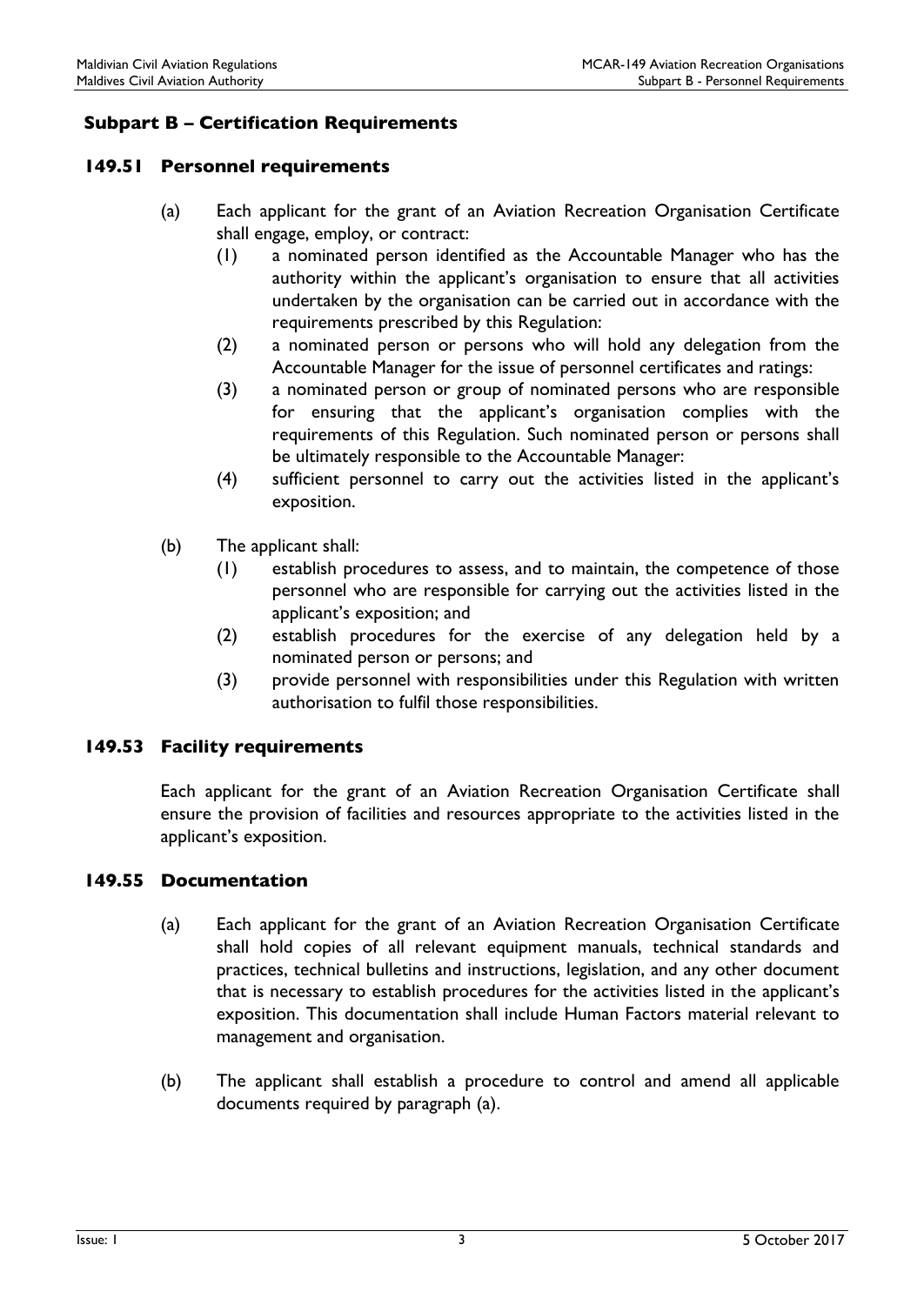#### <span id="page-8-0"></span>149.57 Records

- (a) Each applicant for the grant of an Aviation Recreation Organisation Certificate shall establish procedures to identify, collect, index, store, maintain, and dispose of the records that are necessary for the activities listed in the applicant's exposition.
- (b) The procedures shall ensure that:
	- (1) there is a record of each internal safety assessment and quality assurance action performed by the applicant's organisation in accordance with the procedures specified in 149.63; and
	- (2) there is a record for each person who conducts activities on behalf of the applicant's organisation. The record shall include details of their experience, qualifications, training, and competence assessments; and
	- (3) there is a record of each personnel certificate and rating issued by the organisation; and
	- (4) all records are legible; and
	- (5) all records are retained for a period of at least 3 years from the date of the last entry made on that record.

#### <span id="page-8-1"></span>149.59 Personnel certification

Each applicant for the grant of an Aviation Recreation Organisation Certificate for the issue of personnel certificates or ratings shall establish procedures for:

- (1) assessing the competency of persons, including holders of equivalent qualifications; and
- (2) issuing the certificates and ratings listed in the applicant's exposition; and
- (3) reviewing and maintaining the competency of persons holding certificates or ratings issued under delegated authority from the Accountable Manager.

#### <span id="page-8-2"></span>149.61 Aviation events

Each applicant for the grant of an Aviation Recreation Organisation Certificate that approves them to organise aviation events shall establish procedures to ensure compliance with MCAR-2.

#### <span id="page-8-3"></span>149.63 Internal safety assessment and quality assurance

- (a) Each applicant for the grant of an Aviation Recreation Organisation Certificate shall establish an internal safety assessment and quality assurance system to ensure compliance with, and the adequacy of, the procedures required by this Regulation.
- (b) The internal safety assessment and quality assurance system shall include:
	- (1) a safety policy and safety policy procedures that are relevant to the applicant's organisational goals and the expectations and needs of its members; and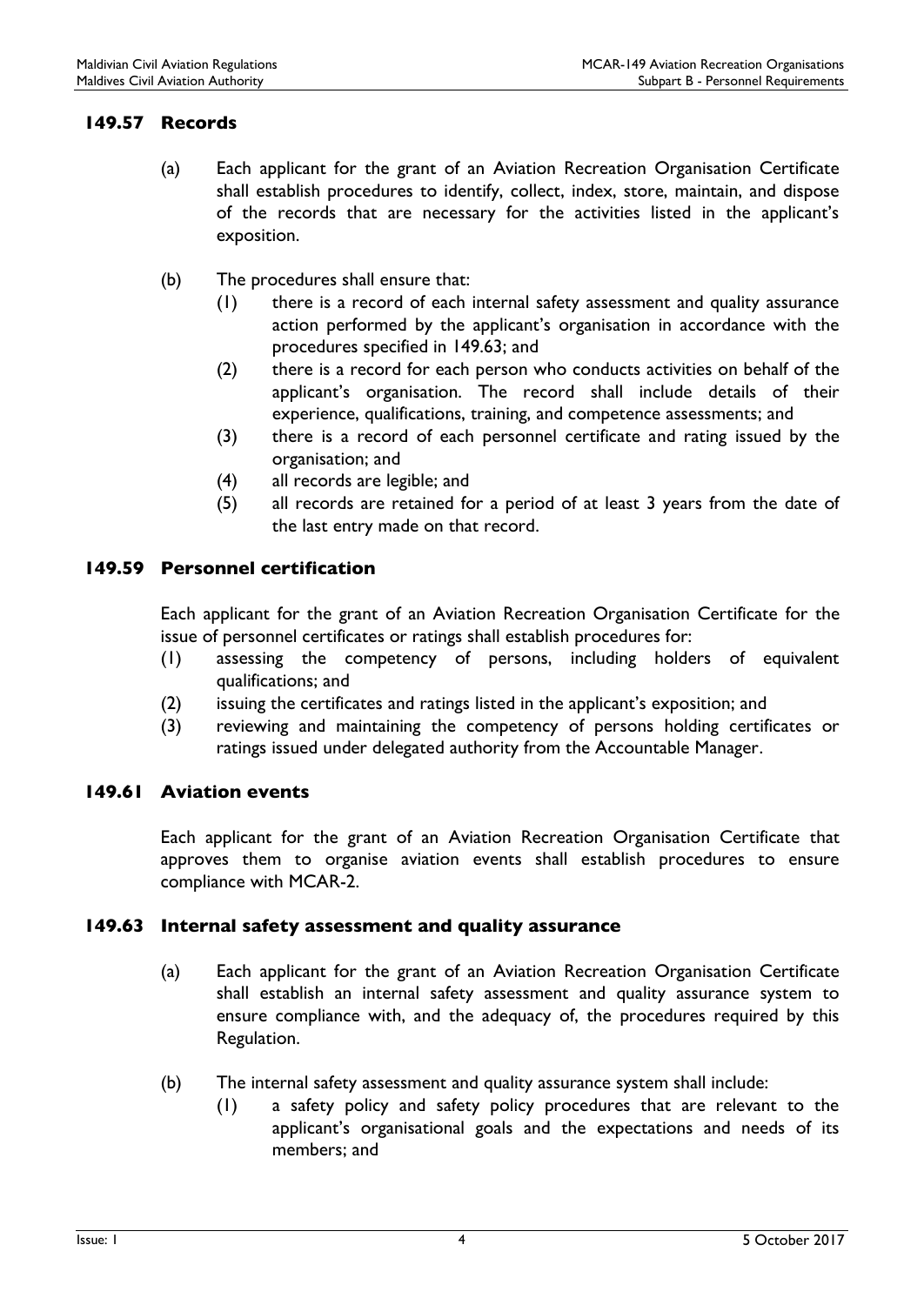- (2) a procedure to ensure safety and quality indicators, including personnel and member feedback, are monitored to identify existing findings, or potential causes of findings, within the system; and
- (3) a procedure for corrective action, to ensure existing findings that have been identified within the system are corrected; and
- (4) a procedure for preventive action, to ensure that potential causes of findings that have been identified within the system are remedied; and
- (5) an internal audit programme to audit the applicant's organisation for conformity with its safety policy; and
- (6) management review procedures to ensure the continuing suitability and effectiveness of the internal safety assessment and quality assurance system in satisfying the requirements of this Regulation.
- (c) The safety policy procedures shall ensure that the safety policy is understood, implemented, and maintained at all levels of the organisation.
- (d) The procedures for corrective action shall specify how:
	- (1) existing findings are corrected; and
	- (2) corrective action is followed up to ensure the action is effective; and
	- (3) procedures are amended as a result of corrective action; and
	- (4) management will review the effectiveness of any corrective action taken.
- (e) The procedure for preventive action shall specify how:
	- (1) potential findings are corrected; and
	- (2) preventive action is followed up to ensure the action is effective; and
	- (3) procedures are amended as a result of preventive action; and
	- (4) management will review the effectiveness of any preventive action taken.
- (f) The internal audit programme shall:
	- (1) specify the frequency and location of the audits taking into account the nature of the activity to be audited; and
	- (2) ensure audits are performed by trained auditing personnel who are independent of those having direct responsibility for the activity being audited; and
	- (3) ensure the results of audits are reported to the personnel responsible for the activity being audited and the manager responsible for internal audits; and
	- (4) require preventive or corrective action to be taken by the personnel responsible for the activity being audited if findings are found by the audit; and
	- (5) ensure there are follow up audits to review the effectiveness of any preventive or corrective action taken.
- (g) The procedure for management review shall:
	- (1) specify the frequency of management reviews of the safety assessment and quality assurance system, taking into account the need for the continuing effectiveness of the system; and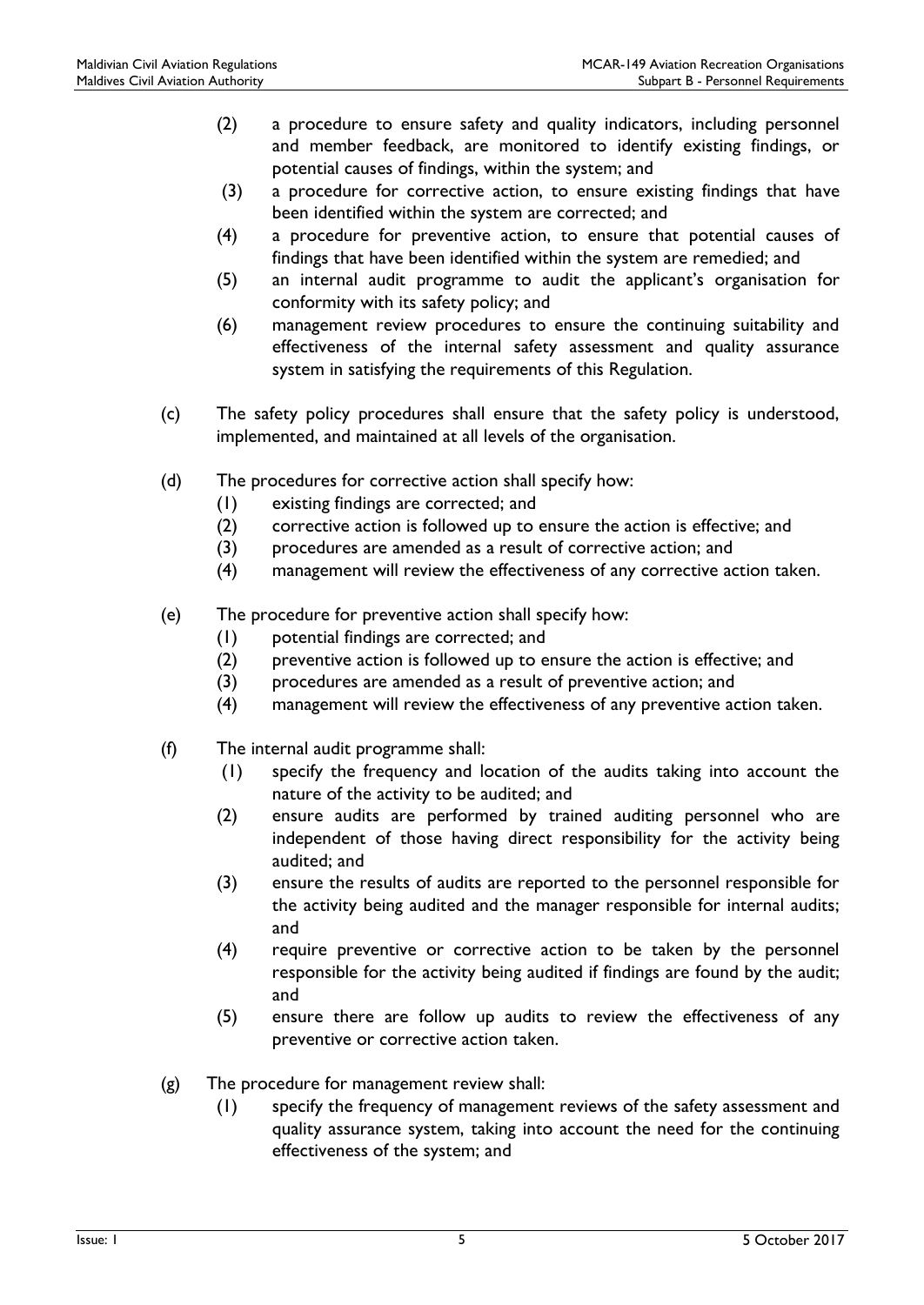- (2) identify the responsible manager who shall review the safety assessment and quality assurance system; and
- (3) ensure that the results of the review are evaluated and recorded.
- (h) The nominated person who has the responsibility for internal safety assessment and quality assurance shall have direct access to the Accountable Manager on matters affecting quality and safety

#### <span id="page-10-0"></span>149.65 Organisation exposition

- (a) An applicant for the grant of an Aviation Recreation Organisation Certificate shall provide the CAA with an exposition which shall contain, where applicable:
	- (1) a statement signed by the Accountable Manager on behalf of the applicant's organisation confirming that the exposition and any included manuals:
		- (i) define the organisation and demonstrate its means and methods for ensuring ongoing compliance with this Regulation; and
		- (ii) will be enforced at all times; and
	- (2) the titles and names of the nominated person or persons required by 149.51(a)(1), (2), and (3); and
	- (3) the duties and responsibilities of the nominated person or persons specified in  $149.51(a)(1)$ , (2), and (3), including matters for which they have responsibility to deal directly with the Accountable Manager or the CAA on behalf of the organisation; and
	- (4) an organisation chart showing lines of responsibility of the nominated persons specified in  $149.51(a)(3)$  and extending to each location listed under paragraph (a)(6) of this rule; and
	- (5) a description of the activities to be conducted under the Certificate; and
	- (6) the principal locations at which each activity will be conducted; and
	- (7) a description of the facilities required by 149.53; and
	- (8) details of the procedures required by:
		- (i) 149.51(b)(1) regarding the competence of personnel; and
		- (ii)  $149.51(b)(2)$  regarding the exercise of any delegation held by a nominated person or persons; and
		- (iii) 149.55(b) regarding the control and amendment of documentation; and
		- (iv) 149.57(a) regarding the identification, collection, indexing storage, maintenance, and disposal of records; and
		- (v) 149.59(a) regarding the assessment of personnel, the issue of certificates and ratings, and the review and maintenance of competency of certificate and rating holders; and
		- (vi) 149.61 regarding the organisation of aviation events; and
		- (vii) 149.63 regarding the internal safety assessment and quality assurance of the organisation; and
	- (9) procedures to control, amend, and distribute the exposition.
- (b) The applicant's exposition must be approved by the CAA.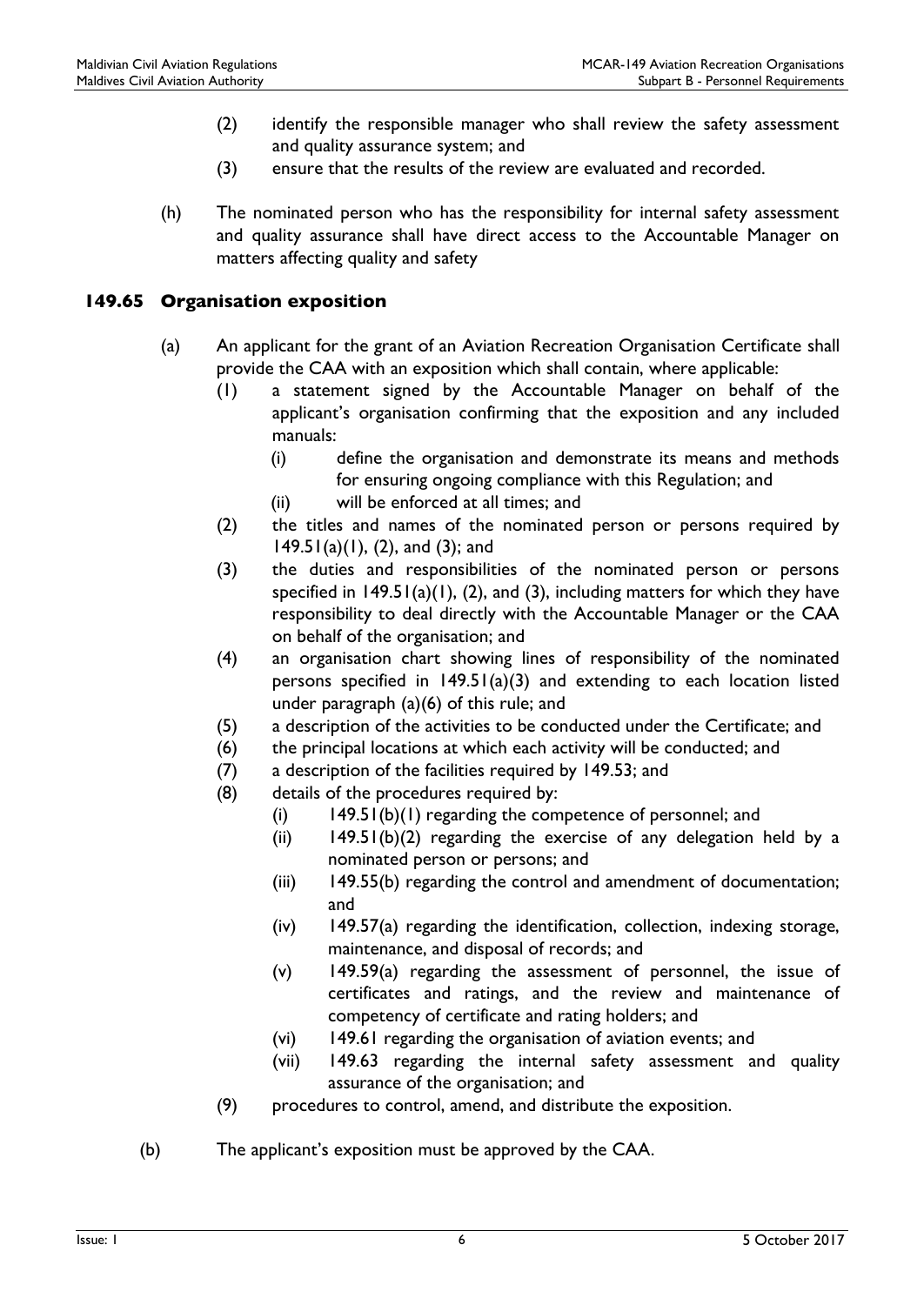# <span id="page-11-0"></span>Subpart C – Operating Requirements

#### <span id="page-11-1"></span>149.101 Continued compliance

Each holder of an Aviation Recreation Organisation Certificate shall:

- (1) hold at least one complete and current copy of their exposition at each principal location specified in their exposition; and
- (2) comply with all procedures detailed in the exposition; and
- (3) make each applicable part of their exposition available to personnel who require those parts to carry out their duties; and
- (4) continue to meet the standards and comply with the requirements of Subpart B; and
- (5) forthwith notify the CAA of any change of address for service, telephone number, or facsimile number and Email.

#### <span id="page-11-2"></span>149.103 Changes to certificate holder's organisation

- (a) Each holder of an Aviation Recreation Organisation Certificate shall ensure that their organisation exposition is amended so as to remain a current description of the holder's organisation.
- (b) The certificate holder shall ensure that any amendments made to the holder's exposition meet the applicable requirements of this Regulations and comply with the amendment procedures contained in the holder's exposition.
- (c) The certificate holder shall provide the CAA with a copy of each amendment to the holder's exposition as soon as practicable after its incorporation into the exposition.
- (d) Subject to paragraph (e), where a certificate holder proposes to make a change to any of the following, prior notification to and acceptance by the CAA is required:
	- (1) the Accountable Manager:
	- (2) the listed nominated persons:
	- (3) the holder or holders of any delegation made by the Accountable Manager:
	- (4) the activities authorised by the certificate:
	- (5) the principal locations at which the activities may be carried out:
	- (6) the procedures for personnel assessment and certification:
	- (7) the procedures for organising aviation events.
- (e) Where a certificate holder is a society incorporated under an Act and an election by members of the Society results in a new Accountable Manager or listed nominated person, the holder shall notify the CAA of the change within 7 days of the election.
- (f) The CAA may prescribe conditions under which a certificate holder may operate during or following any of the changes specified in paragraph (d).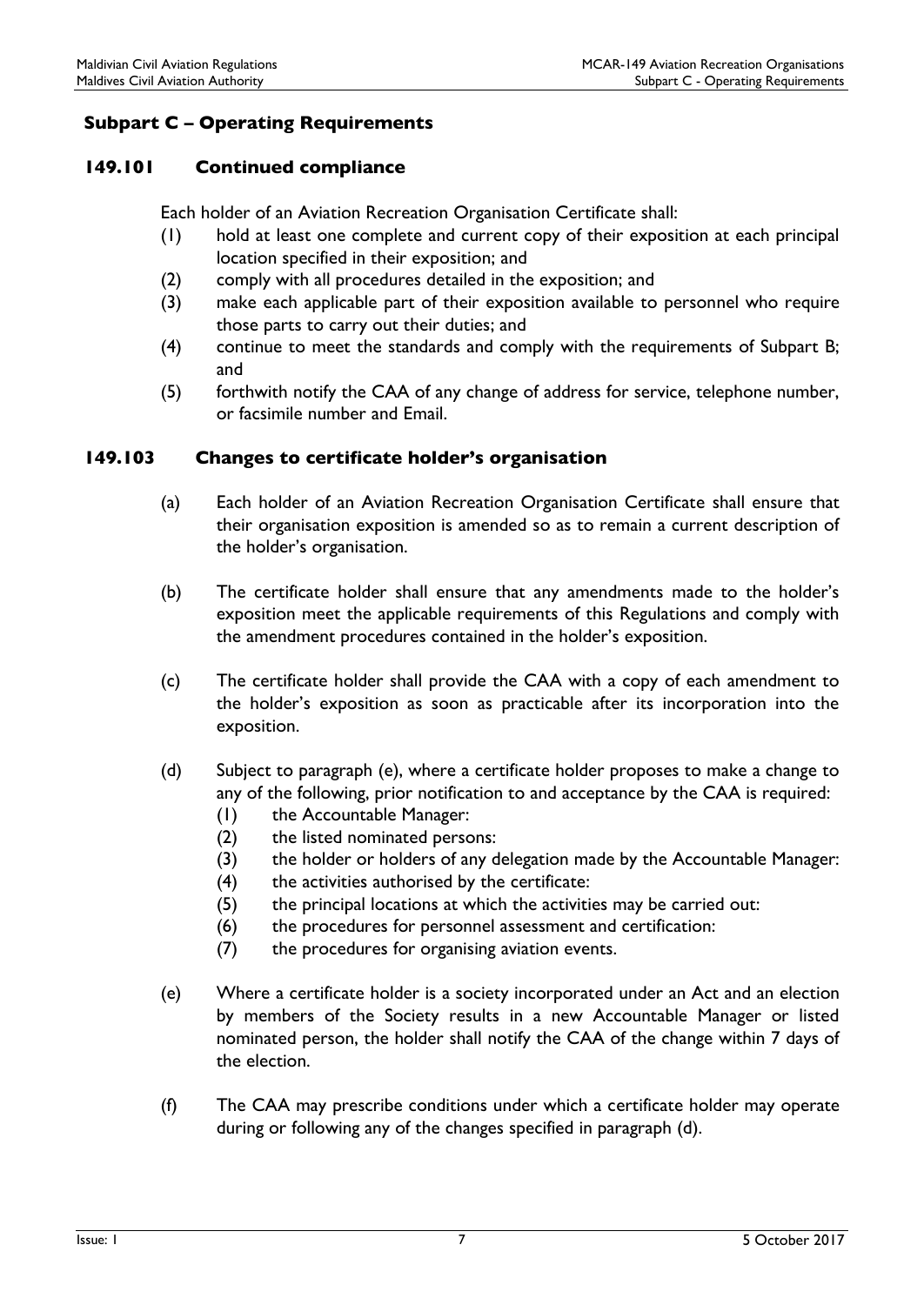- (g) A certificate holder shall comply with any conditions prescribed under paragraph (f).
- (h) Where any of the changes referred to in this Regulations requires an amendment to the certificate, the certificate holder shall forward the certificate to the CAA as soon as practicable.
- (i) The certificate holder shall make such amendments to the holder's exposition as the CAA may consider necessary in the interests of aviation safety.

## <span id="page-12-0"></span>149.105 Safety inspections and audits

- (a) The holder of an Aviation Recreation Organisation Certificate may be required by the CAA, in writing, to undergo or carry out such inspections and audits of the holder's activities at their principal locations including facilities, documents, and records as the CAA considers necessary in the interests of civil aviation safety and security in accordance with the applicable CAA regulations.
- (b) The CAA may require the holder of an Aviation Recreation Organisation Certificate to provide such information as the CAA considers relevant to the inspection or audit.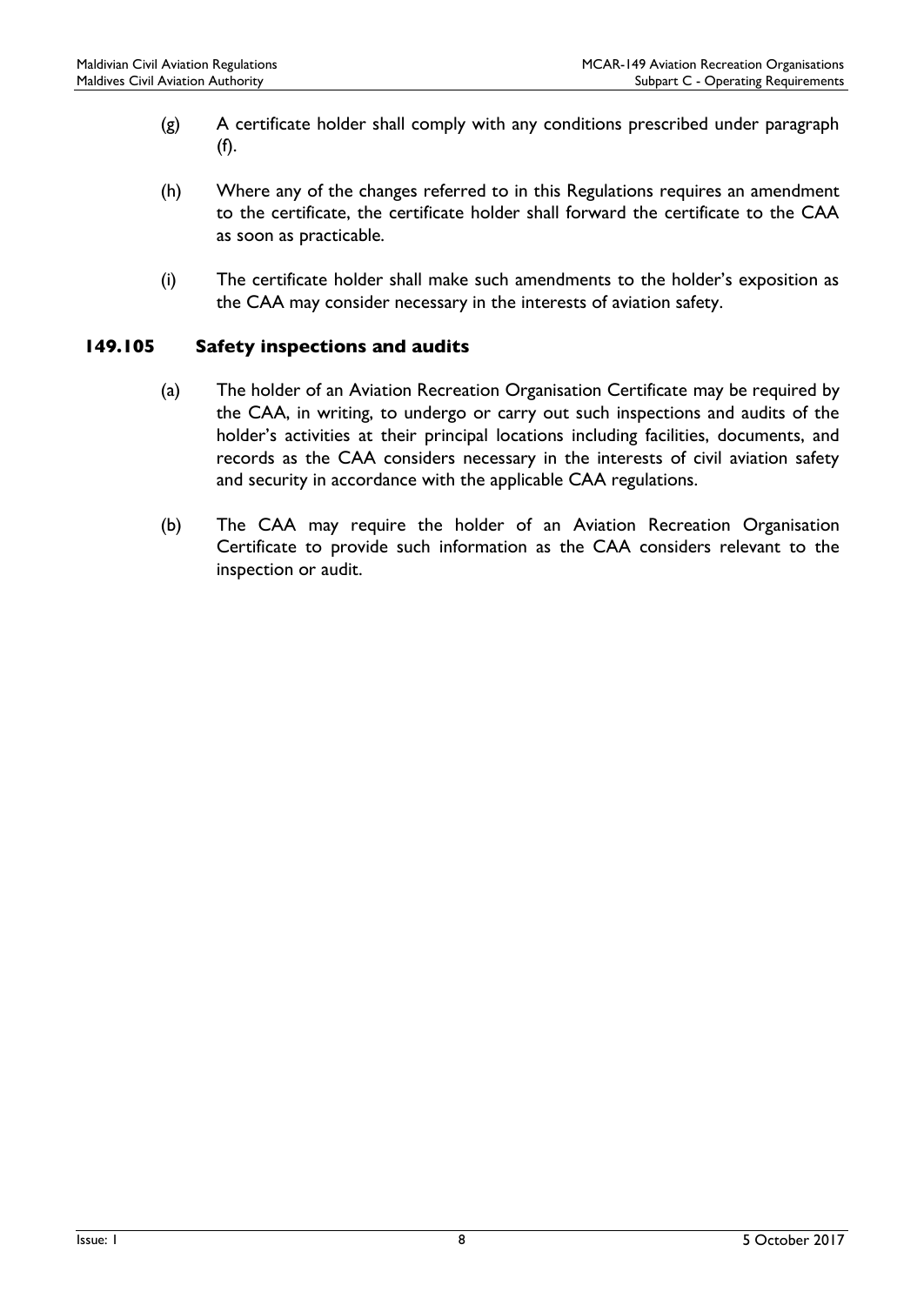

#### **APPLICATION FOR ISSUE, RENEWAL OR AMENDMENT OF AN AVIATION RECREATION ORGANISATION CERTIFICATE**

يسافران

#### *Please complete in* **BLOCK CAPITALS** *using black or dark blue ink.*

#### **FALSE REPRESENTATION STATEMENT**

It is an offence to make, with intent to deceive, any false representation for the purpose of procuring the grant, issue, renewal or variation of any certificate, licence, approval, permission or other document.

| <b>1. APPLICANT DETAILS</b>                                                                     |                                                                                   |  | To be completed by the Applicant               |      |     |  |
|-------------------------------------------------------------------------------------------------|-----------------------------------------------------------------------------------|--|------------------------------------------------|------|-----|--|
| The certificate will be issued in this name.                                                    |                                                                                   |  |                                                |      |     |  |
| Legal name of organisation:                                                                     |                                                                                   |  |                                                |      |     |  |
| Trading name: (if any):                                                                         |                                                                                   |  |                                                |      |     |  |
| Registration No:                                                                                |                                                                                   |  |                                                |      |     |  |
| Address for Service:                                                                            |                                                                                   |  |                                                |      |     |  |
|                                                                                                 |                                                                                   |  |                                                |      |     |  |
| TEL:                                                                                            | E-mail:                                                                           |  |                                                |      |     |  |
| Postal Address (If different.):                                                                 |                                                                                   |  |                                                |      |     |  |
|                                                                                                 |                                                                                   |  |                                                |      |     |  |
|                                                                                                 |                                                                                   |  |                                                |      |     |  |
| TEL:                                                                                            | E-mail:                                                                           |  |                                                |      |     |  |
| 2. REASON FOR APPLICATION                                                                       |                                                                                   |  | To be completed by the Applicant               |      |     |  |
| Mark appropriate box<br>Initial issue:                                                          |                                                                                   |  |                                                |      |     |  |
| 3. QUESTIONNAIRE                                                                                | Renewal:                                                                          |  | Amendment:<br>To be completed by the Applicant |      |     |  |
| The following questions must be answered for initial issue and for renewal:                     |                                                                                   |  |                                                |      |     |  |
| (a) Has the organisation been convicted for any transport safety offence in the last five years |                                                                                   |  |                                                |      |     |  |
|                                                                                                 | or is the organisation presently facing charges for a transport safety offence?   |  |                                                | YES* | NO. |  |
| (b) Has the organisation previously had an application for an aviation document rejected or     |                                                                                   |  |                                                | YES* | NO. |  |
|                                                                                                 | has an aviation document held by the organisation been suspended or revoked?      |  |                                                |      |     |  |
| * If answering "Yes", please provide details on separate sheets.                                |                                                                                   |  |                                                |      |     |  |
| <b>4.PRIVILEGES APPLIED</b>                                                                     |                                                                                   |  | To be completed by the Applicant               |      |     |  |
| Personnel Certification (149.59):                                                               | Aviation Events (149.61):                                                         |  | Other Privileges (149.9(3)):                   |      |     |  |
| 5. BRIEF SUMMARY OF SCOPE OF WORK                                                               | Provide references to the Organizations' Exposition (Ref MCAR Part 149.65(a)(5)): |  | To be completed by the Applicant               |      |     |  |
|                                                                                                 |                                                                                   |  |                                                |      |     |  |
|                                                                                                 |                                                                                   |  |                                                |      |     |  |
|                                                                                                 |                                                                                   |  |                                                |      |     |  |
|                                                                                                 |                                                                                   |  |                                                |      |     |  |
|                                                                                                 |                                                                                   |  |                                                |      |     |  |
|                                                                                                 |                                                                                   |  |                                                |      |     |  |
|                                                                                                 |                                                                                   |  |                                                |      |     |  |
|                                                                                                 |                                                                                   |  |                                                |      |     |  |
|                                                                                                 |                                                                                   |  |                                                |      |     |  |
|                                                                                                 |                                                                                   |  |                                                |      |     |  |
| <b>6. LIST OF NOMINATED PERSONS AND THEIR AREAS OF RESPONSIBILITY</b>                           |                                                                                   |  |                                                |      |     |  |
| (Ref MCAR Part 149.51(a)(4))                                                                    |                                                                                   |  | To be completed by the Applicant               |      |     |  |
|                                                                                                 |                                                                                   |  |                                                |      |     |  |
|                                                                                                 |                                                                                   |  |                                                |      |     |  |
|                                                                                                 |                                                                                   |  |                                                |      |     |  |
|                                                                                                 |                                                                                   |  |                                                |      |     |  |
|                                                                                                 |                                                                                   |  |                                                |      |     |  |
|                                                                                                 |                                                                                   |  |                                                |      |     |  |